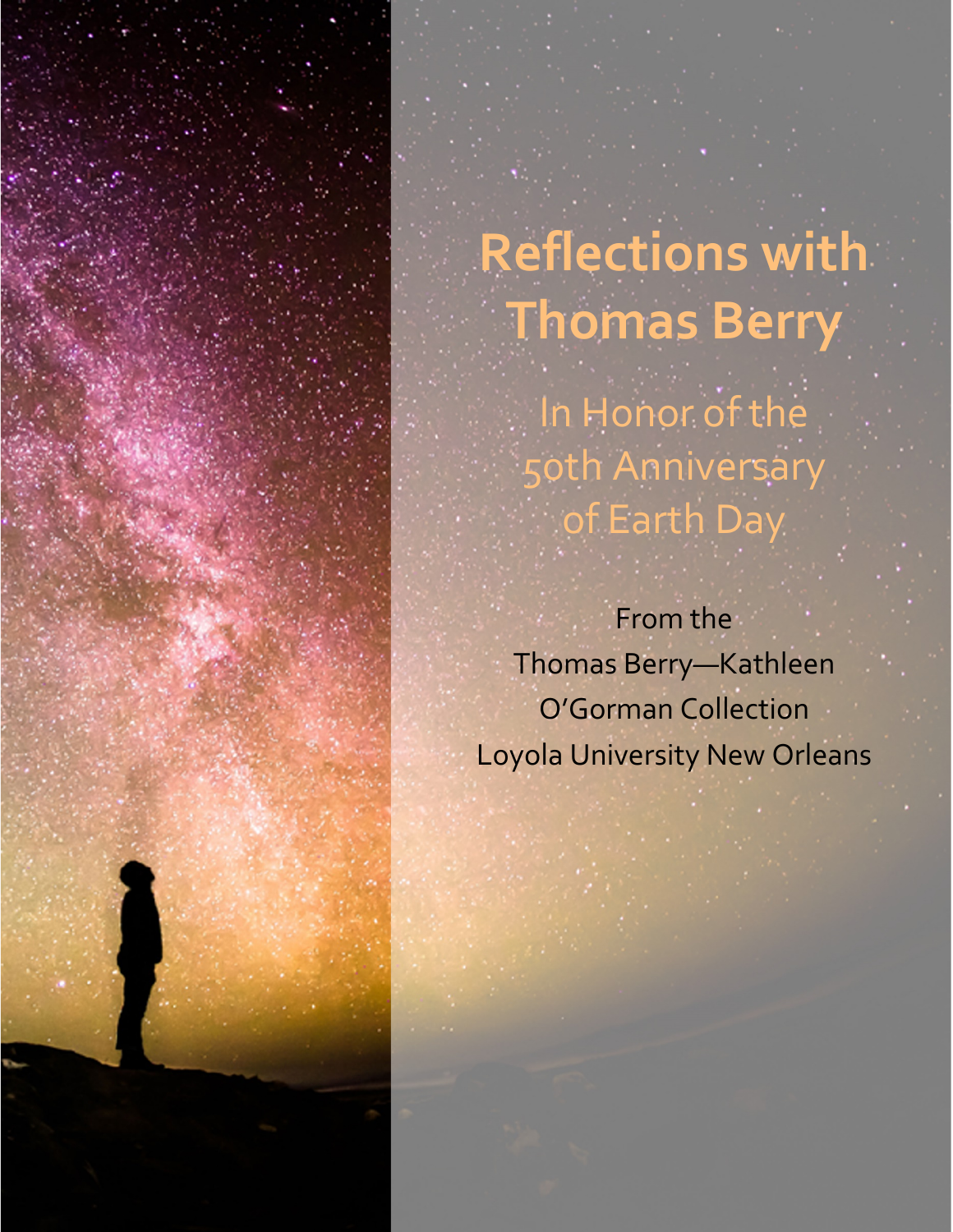

## Reflections on Creation with Thomas Berry

## In Honor of the 50<sup>th</sup> Anniversary of Earth Day

The Loyola Institute for Ministry (LIM) has developed this creation-centered reflection opportunity in honor of the 50th Anniversary of Earth Day during this time of coronavirus quarantine. It can be used either by individuals or as part of a class, parish, or small group online gathering. You may wish to adjust it to meet your local conditions. It is based on materials associated with Thomas Berry, a Catholic priest of the Passionist order, cultural historian, and "eco-theologian." LIM Professor Emerita Kathleen O'Gorman collected these materials during Thomas Berry's many visits to Loyola. LIM graduates, faculty, and staff—including Carol Lenox, Marion Danforth, Thomas Ryan, and Jennifer Shimek—have developed this and other materials.

## **For More Information**

• Regarding the Loyola Institute for Ministry's focus area in Religion and Ecology [GO»](http://cnh.loyno.edu/lim/focus-areas#religion-ecology)



Regarding the Thomas Berry Project at Loyola [GO»](http://cnh.loyno.edu/lim/thomas-berry-project)

| <b>Steps</b>                                                                                                                                                         | <b>Prayers and Readings</b>                                                                                                                                                                                                                                                                                     |
|----------------------------------------------------------------------------------------------------------------------------------------------------------------------|-----------------------------------------------------------------------------------------------------------------------------------------------------------------------------------------------------------------------------------------------------------------------------------------------------------------|
| Pause for a minute of<br>silence to remember<br>that, now as always, we<br>are in the presence of a<br>God who loves us at<br>every moment and<br>without condition. |                                                                                                                                                                                                                                                                                                                 |
| Read this passage and<br>reflect on it in silence.                                                                                                                   | Everything in the vast universe is necessary for each<br>individual thing of the universe. So for us to be who we are,<br>everything else has to be what it is, and also what is<br>important in this type of an understanding of the universe is<br>that everything comes into being in relation to everything |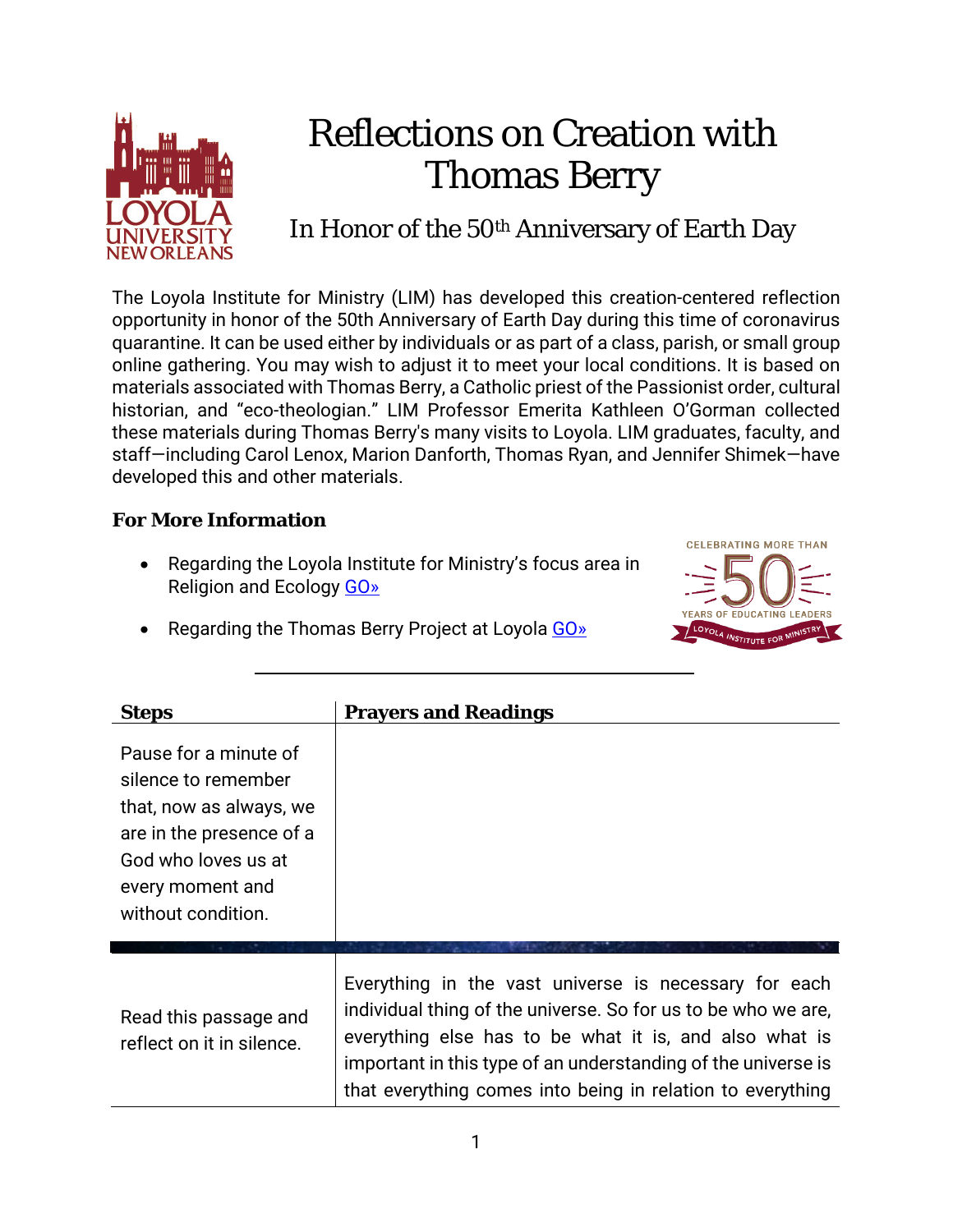|                                                                                                                                                                                                                                                          | else. I am not me unless you are you and the differences are<br>most important. We are bonded together. We live or die<br>together. (Thomas Berry, from a 1994 interview with<br>Barbara Fleischer, Professor Emerita at the Loyola Institute<br>for Ministry)                                                                                     |
|----------------------------------------------------------------------------------------------------------------------------------------------------------------------------------------------------------------------------------------------------------|----------------------------------------------------------------------------------------------------------------------------------------------------------------------------------------------------------------------------------------------------------------------------------------------------------------------------------------------------|
| Read this opening prayer<br>slowly and pause for a<br>moment of silence<br>afterwards.                                                                                                                                                                   | As we enter into this time of reflection, we thank you, God,<br>for this universe in which we live our lives.<br>Awaken us to our place in the world.<br>Help us to see the gifts we have to share.<br>Lead us to communion with each other and all beings.<br>And teach us to be open to the gifts that others have to<br>share with us.<br>Amen. |
| <b>Lectio Reflection on</b><br><b>Some Words of</b><br><b>Thomas Berry</b>                                                                                                                                                                               |                                                                                                                                                                                                                                                                                                                                                    |
| If you are reflecting on<br>the following texts on<br>your own, you should<br>read each text three<br>times and stop between<br>each to reflect on the<br>prompts and at the end<br>spend some time<br>journaling or reflecting<br>on the final prompts. |                                                                                                                                                                                                                                                                                                                                                    |
| If you are reflecting on<br>the following texts as                                                                                                                                                                                                       |                                                                                                                                                                                                                                                                                                                                                    |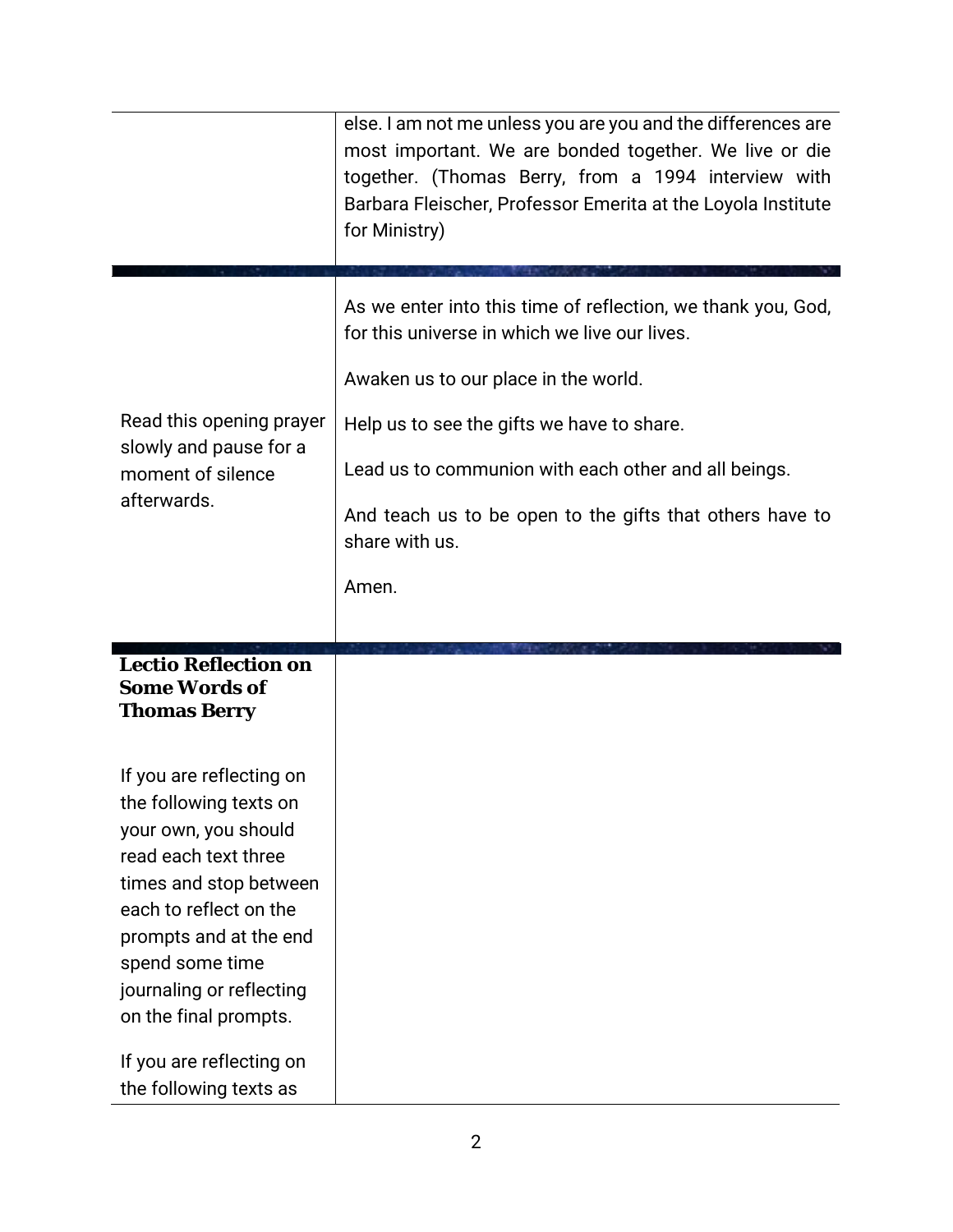| part of a group, you can<br>designate readers for<br>each text, which should<br>each be read three<br>times. After each of the<br>three times, allow time<br>for brief individual or<br>group reflection. At the<br>end, allow extended time<br>for individual or group<br>reflection. The text will<br>be read out loud three<br>times. |                                                                                                                                                                                                                                                                                                                                                                                                                                                                                                                                                                                                                                                                                                                                                  |
|------------------------------------------------------------------------------------------------------------------------------------------------------------------------------------------------------------------------------------------------------------------------------------------------------------------------------------------|--------------------------------------------------------------------------------------------------------------------------------------------------------------------------------------------------------------------------------------------------------------------------------------------------------------------------------------------------------------------------------------------------------------------------------------------------------------------------------------------------------------------------------------------------------------------------------------------------------------------------------------------------------------------------------------------------------------------------------------------------|
| Reflect on these<br>instructions                                                                                                                                                                                                                                                                                                         | Thomas Berry spoke of the three basic tendencies of the<br>universe, tendencies that exist in every individual being:<br>differentiation (no two of anything is the same), communion<br>(the bondedness of all things), and spontaneity (the inner<br>voice, the subject-ness, of everything). We are going to read<br>and reflect together, in a sort of lectio divina process, on<br>three pieces from Thomas' talks and interviews that speak<br>to these and help us to contemplate our own identity within<br>the larger community of existence.                                                                                                                                                                                            |
| <b>Text 1</b><br>1. After the first time the<br>text is read, just reflect<br>on it and what strikes<br>you.<br>2. After the second time<br>the text is read, listen for<br>a word or a phrase that<br>touches you. Reflect in<br>silence on it or say your<br>word or phrase out loud,<br>as everyone else in your                      | primary direction of the universe is towards<br>The<br>differentiating.  Every being is a unique being. There are<br>no two realities the same. There are no two leaves on a tree<br>the same. There are no two drops of rain, no two<br>snowflakes, no two atoms, no two of anything that are the<br>same. Sameness is a deficiency. It is the uniqueness that<br>establishes the high value of things so that each being<br>contributes something to the universe that no other being<br>ever could contribute or ever will contribute. Difference is<br>primary, and in the human order, difference is such that<br>each individual seems almost to be a different species.<br>And the sacred part of every being $-$ of every atom, of every |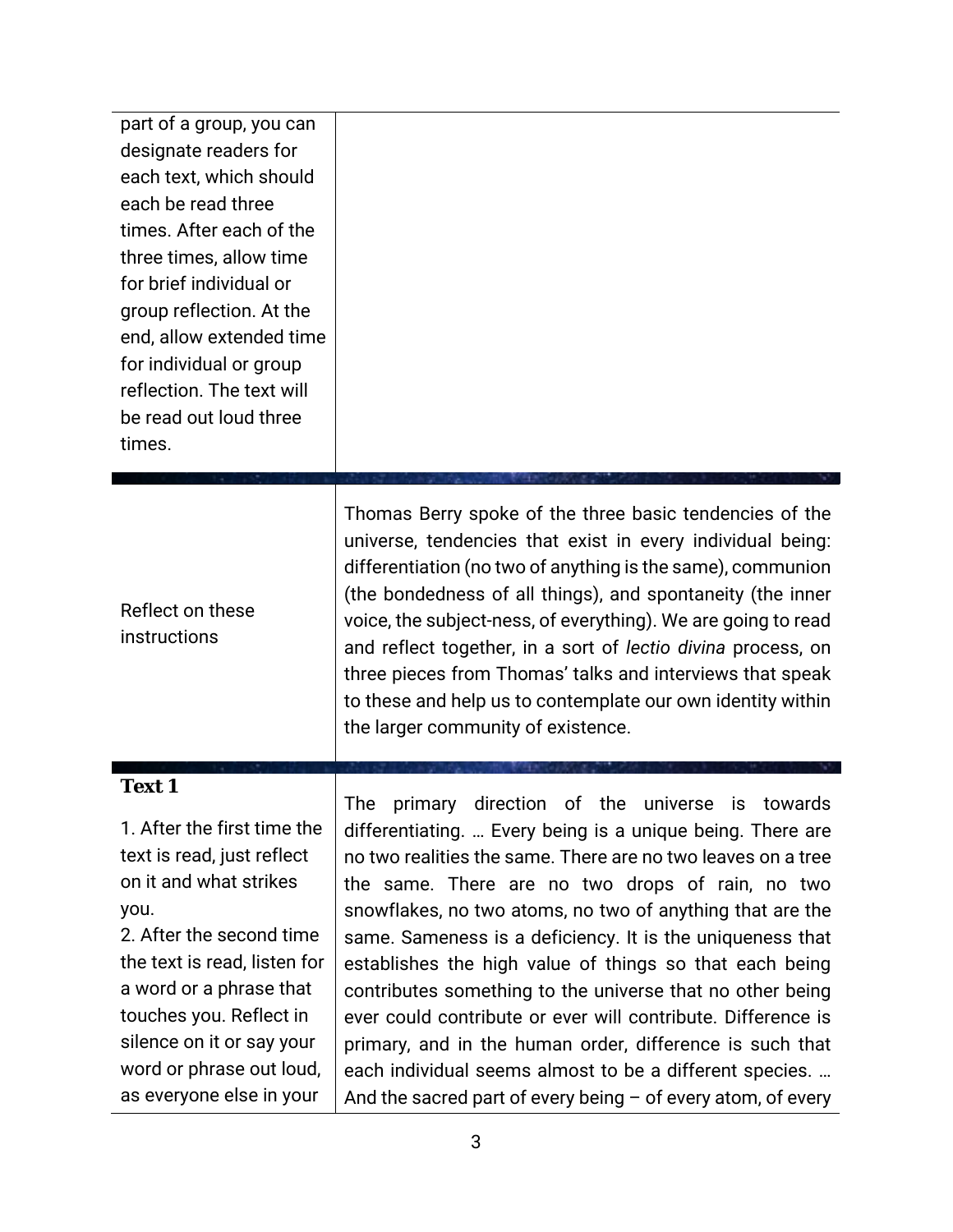| group listens. After<br>everyone has spoken,<br>indicate in a sentence or<br>two why the word or<br>phrase you spoke has<br>relevance or application<br>to your life right now.<br>3. After the text is read a<br>third time, allow for 1<br>minute of silence to<br>consider whatever new<br>insight you may have<br>received.                                                                                                                                                       | molecule, of every bird, of every tree, of every leaf even is<br>that each brings something to the universe that is unique,<br>that is not repeatable. If we do not realize the possibilities<br>within ourselves as individuals, something is lacking in the<br>universe that can never be replaced. There is a failure, so to<br>speak, that is beyond remedy, because no one else will ever<br>be able to do what each individual is called to do. Each<br>individual is expressing the Divine perfection in a unique<br>way, and to carry that uniqueness to its full expression is<br>the obligation of each individual being.<br>(From: "The Emergent Universe" lecture and the "Morality"<br>interview with Kathleen O'Gorman)                                                                                                                                                                                                                                                                                                                                                                                                                                                                                                                           |
|---------------------------------------------------------------------------------------------------------------------------------------------------------------------------------------------------------------------------------------------------------------------------------------------------------------------------------------------------------------------------------------------------------------------------------------------------------------------------------------|-----------------------------------------------------------------------------------------------------------------------------------------------------------------------------------------------------------------------------------------------------------------------------------------------------------------------------------------------------------------------------------------------------------------------------------------------------------------------------------------------------------------------------------------------------------------------------------------------------------------------------------------------------------------------------------------------------------------------------------------------------------------------------------------------------------------------------------------------------------------------------------------------------------------------------------------------------------------------------------------------------------------------------------------------------------------------------------------------------------------------------------------------------------------------------------------------------------------------------------------------------------------|
| <b>Text 2</b>                                                                                                                                                                                                                                                                                                                                                                                                                                                                         |                                                                                                                                                                                                                                                                                                                                                                                                                                                                                                                                                                                                                                                                                                                                                                                                                                                                                                                                                                                                                                                                                                                                                                                                                                                                 |
| 1. After the first time the<br>text is read, just reflect<br>on it and what strikes<br>you.<br>2. After the second time<br>the text is read, listen for<br>a word or a phrase that<br>touches you. Reflect in<br>silence on it or say your<br>word or phrase out loud,<br>as everyone else in your<br>group listens. After<br>everyone has spoken,<br>indicate in a sentence or<br>two why the word or<br>phrase you spoke has<br>relevance or application<br>to your life right now. | St Thomas tells us in the Summa Theologica that because<br>the Divine could not express itself in any single being, the<br>Divine created the great multiplicity of beings so that the<br>perfection lacking to one would be supplied by the others,<br>and thus, "The whole universe together participates in and<br>manifests the Divine more than any single being<br>whatsoever."  Just like with any work of art or any<br>achievement, the primary work is the design of the whole<br>and each part is not seen simply in itself, it is seen in the<br>context of the whole, and the whole has its purpose as the<br>unifying aspect and it elevates all the parts into a new level<br>of being, a new level of majesty. The human neither exists<br>nor functions independent of its relation with the natural<br>world to which it belongs. The human belongs completely<br>within the created order as a part of a more integral whole.<br>The human is a special mode of being in the universe. In<br>the human the universe reflects on itself and its numinous<br>origin in a special mode of reflective self-awareness. That<br>is what humans are. We belong to the universe as a<br>functioning role in the universe, and without us neither the |
| 3. After the text is read a                                                                                                                                                                                                                                                                                                                                                                                                                                                           | universe has its ultimate meaning nor do we have meaning.                                                                                                                                                                                                                                                                                                                                                                                                                                                                                                                                                                                                                                                                                                                                                                                                                                                                                                                                                                                                                                                                                                                                                                                                       |

4

third time, allow for 1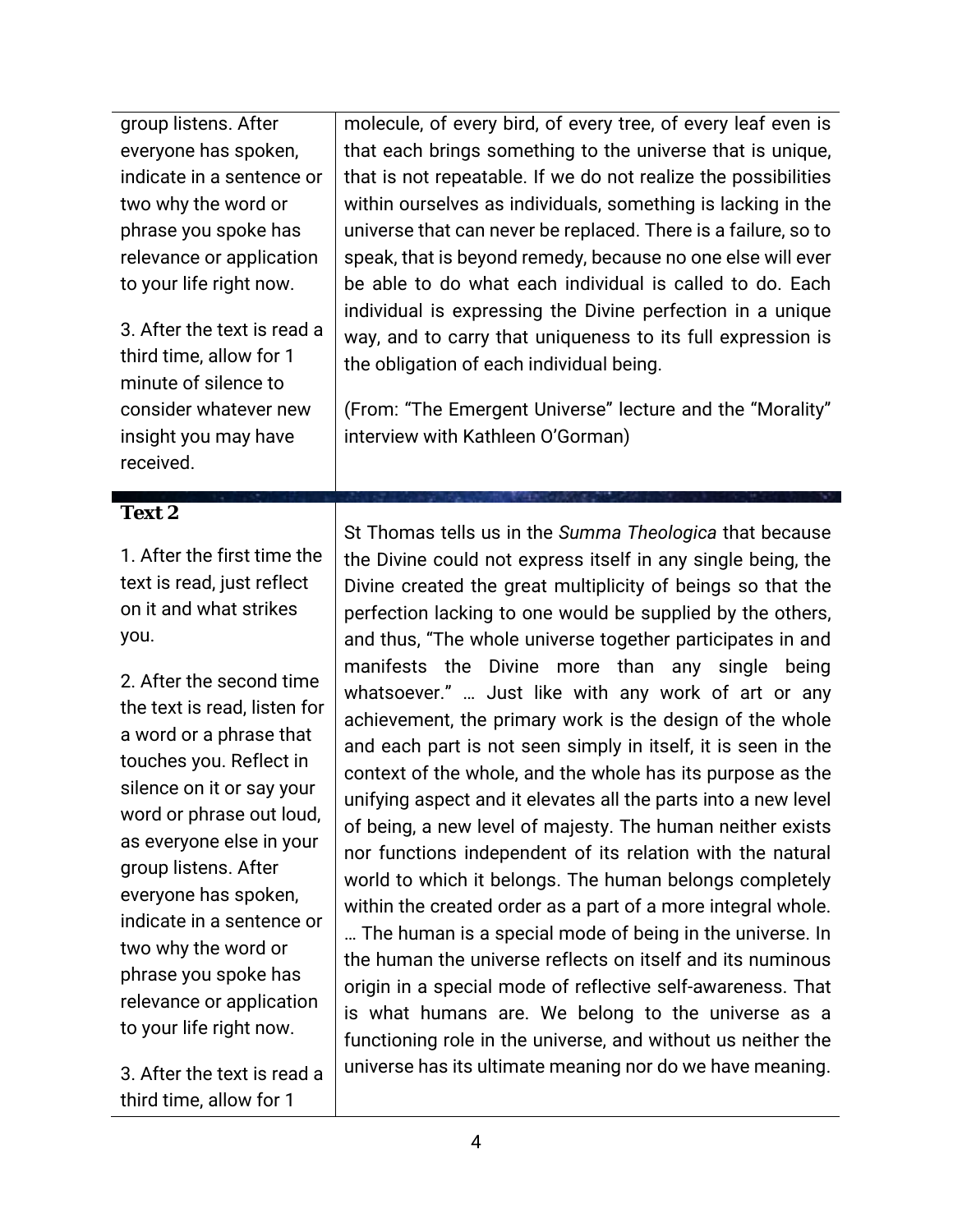minute of silence to consider whatever new insight you may have received.

(From: "The University in the 21st Century" lecture and "The Difference between the 20th and 21st Century" lecture)

## **Text 3**

1. After the first time the text is read, just reflect on it and what strikes you.

2. After the second time the text is read, listen for a word or a phrase that touches you. Reflect in silence on it or say your word or phrase out loud, as everyone else in your group listens. After everyone has spoken, indicate in a sentence or two why the word or phrase you spoke has relevance or application to your life right now.

3. After the text is read a third time, allow for 1 minute of silence to consider whatever new insight you may have received.

Now we have many selves. In fact the great secret of existence, to my mind, is the secret or the mystique of discovering the unity between our smaller self and our Great Self. The Great Self is the universe itself. So that in discovering the universe we discover ourselves. … the whole universe has been required to produce ourselves individually. We're significant in that sense, and I think we don't understand our individual self until we are able to place ourselves within this larger context. … Why are scientists so drawn to experience the universe? Well, it is the call of the Great Self to the small self, and we cannot be at peace until we venture into this. And the fact that this is endless is so important because if you ever came to the end, then the interest is gone, the discovery will be gone. And the wonderful thing about the Divine is that it is endless discovery on discovery on discovery. And that is to a large extent, the key to a successful and fulfilling life is keeping always the wonder of the child. As life unfolds, mystery unfolds unto mystery unto mystery unto mystery. And to be able to follow this and to experience this never ending sequence of wonders is the key to life itself. And it is a requisite for our fulfillment.

(From: "Interview with Kathleen O'Gorman—Greenville Chapel" and "Morality" interview with Kathleen O'Gorman)

|                             | 1. What does it mean to connect our own identity to all |
|-----------------------------|---------------------------------------------------------|
| <b>Reflection Questions</b> | of creation? What are the implications of the claim     |
|                             | that we cannot have a full understanding of our         |
|                             | identity<br>without recognizing<br>individual<br>our    |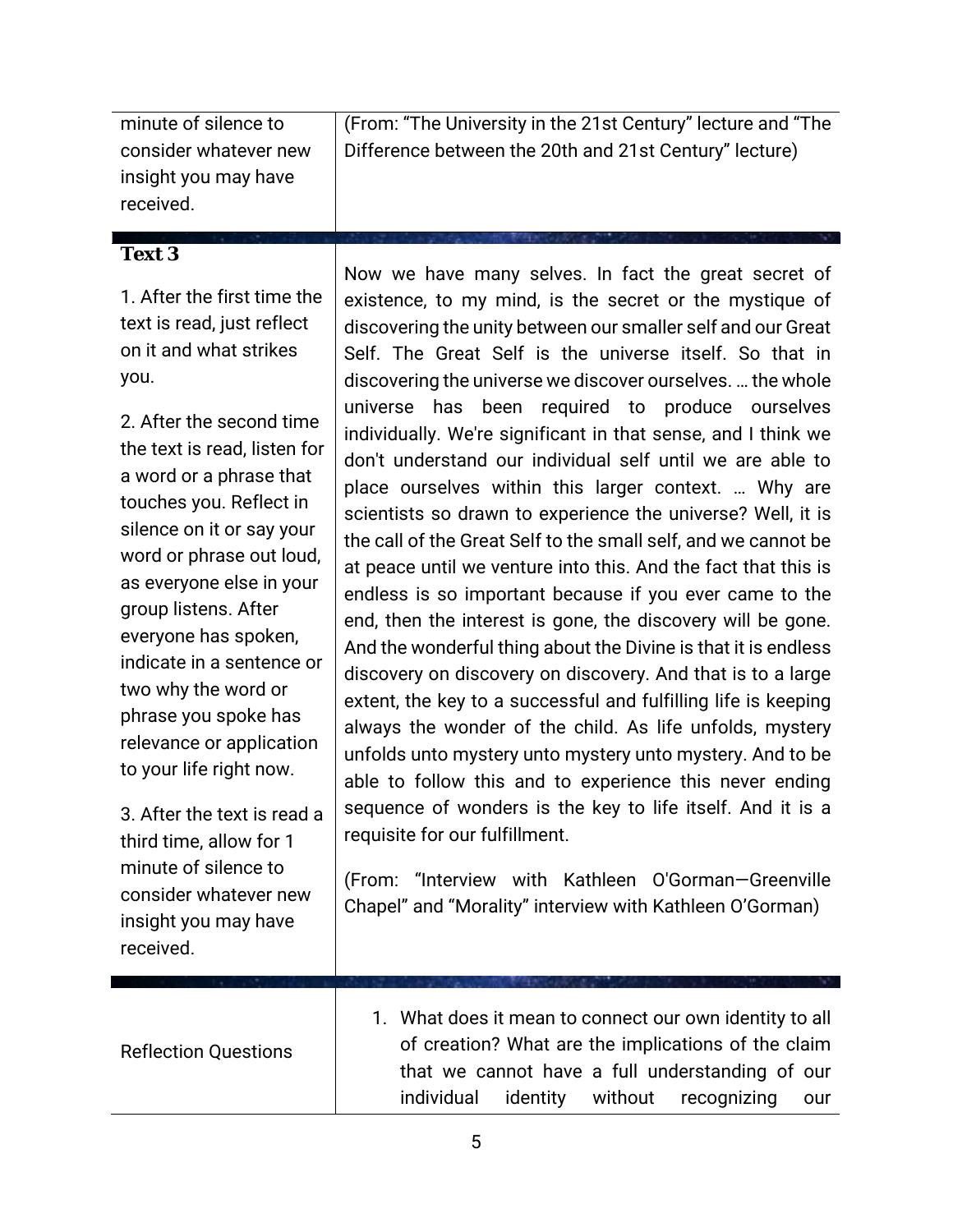|                                                                          | connection to all of creation, graced into existence<br>by a God of infinite love?<br>2. Loyola Institute for Ministry Professor Kathleen<br>O'Gorman once asked Thomas Berry: "How do you<br>live differentiation?" He responded: "It's the fidelity<br>that a person has to their own special gifts. We live<br>differentiation in every act that we do." How might<br>you live differentiation as you go forth from this time<br>of reflection? What might you do differently on your<br>own and with others?                                                                                                                                                                                                                                                                                                                                                                                                                                                   |
|--------------------------------------------------------------------------|--------------------------------------------------------------------------------------------------------------------------------------------------------------------------------------------------------------------------------------------------------------------------------------------------------------------------------------------------------------------------------------------------------------------------------------------------------------------------------------------------------------------------------------------------------------------------------------------------------------------------------------------------------------------------------------------------------------------------------------------------------------------------------------------------------------------------------------------------------------------------------------------------------------------------------------------------------------------|
|                                                                          | A Prayer for Our Earth                                                                                                                                                                                                                                                                                                                                                                                                                                                                                                                                                                                                                                                                                                                                                                                                                                                                                                                                             |
| Read slowly or reflect in<br>silence on this prayer<br>from Pope Francis | All-powerful God, you are present in the whole universe<br>and in the smallest of your creatures.<br>You embrace with your tenderness all that exists.<br>Pour out upon us the power of your love,<br>that we may protect life and beauty.<br>Fill us with peace, that we may live<br>as brothers and sisters, harming no one.<br>O God of the poor,<br>help us to rescue the abandoned and forgotten of this<br>earth,<br>so precious in your eyes.<br>Bring healing to our lives,<br>that we may protect the world and not prey on it,<br>that we may sow beauty, not pollution and destruction.<br>Touch the hearts<br>of those who look only for gain<br>at the expense of the poor and the earth.<br>Teach us to discover the worth of each thing,<br>to be filled with awe and contemplation,<br>to recognize that we are profoundly united<br>with every creature<br>as we journey towards your infinite light.<br>We thank you for being with us each day. |